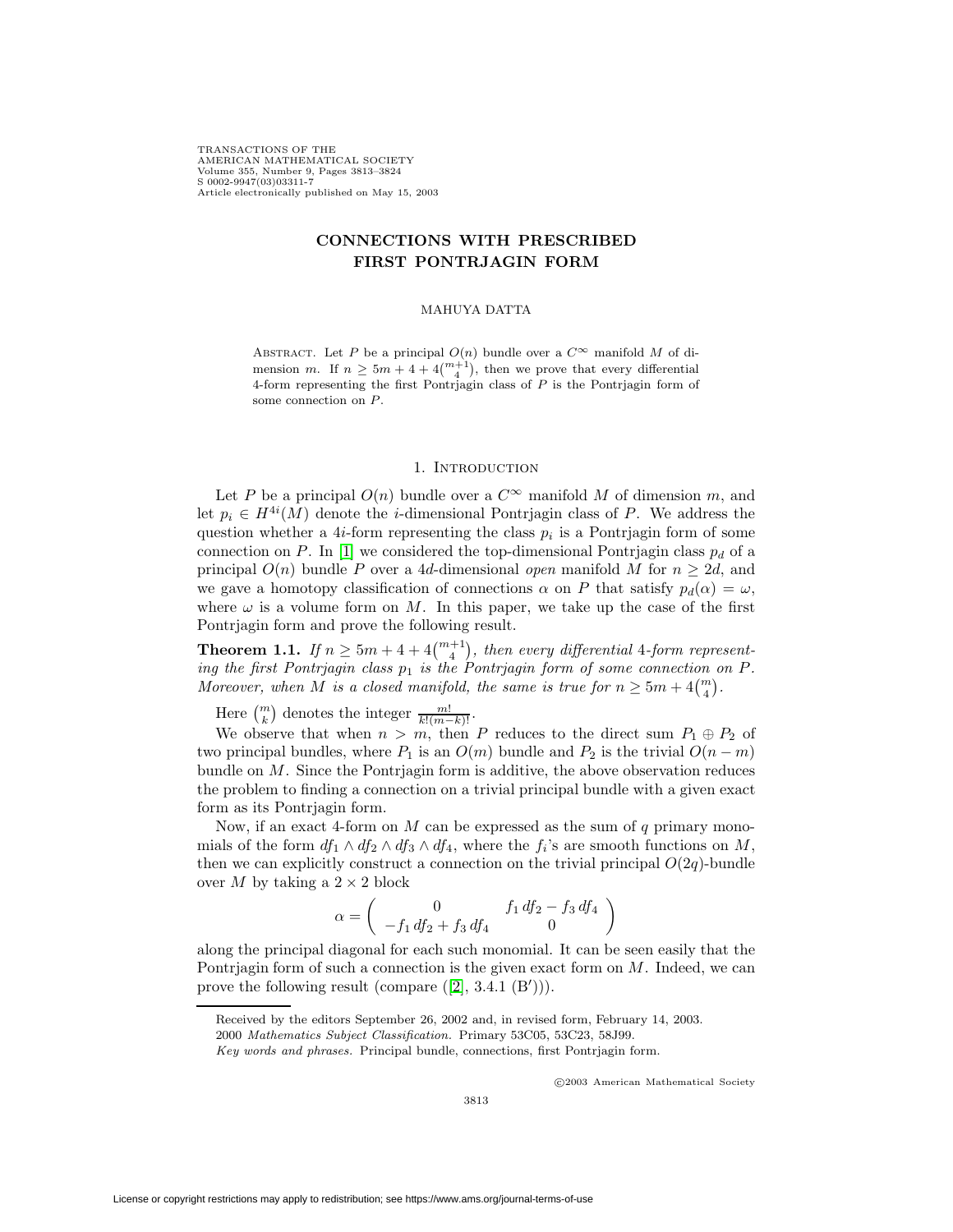**Theorem 1.2.** Every exact 4-form  $d\omega$  on M can be expressed as the sum of q primary monomials for  $q \geq 2(m+1) + 2{m+1 \choose 4}$ . Furthermore, if M is a closed manifold, then the same is true for  $q \geq 2m + 2{m \choose 4}$ .

In view of the above discussion it is easy to see that Theorem 1.1 follows from Theorem [1.2.](#page-0-0)

We employ the sheaf-theoretic and analytic techniques of the theory of the h-principle [\[2\]](#page-11-1) to prove the above result. We observe that an exact 4-form  $d\omega$  can be expressed as the sum of  $q$  primary monomials if and only if there is a map  $f: M \longrightarrow \mathbb{R}^{4q}$  such that

$$
d\omega = \sum_{i=1}^{q} f_i^* \sigma,
$$

where  $\sigma$  is the canonical volume form on  $\mathbb{R}^4$  and  $f_i : M \longrightarrow \mathbb{R}^4$ ,  $i = 1, 2, ..., q$ , are components of  $f$ . The maps characterized by the above equation are solutions to a certain first-order partial differential equation. The associated partial differential operator being infinitesimally invertible on an open subset, we apply Gromov's formulation of the Implicit Function Theorem in the infinite-dimensional setup to make way for the sheaf techniques.

In Section 2, following Gromov [\[2\]](#page-11-1), we briefly describe the notion of infinitesimal inversion of partial differential operators and state some results relating to the solution sheaf of infinitesimally invertible operators. We shall assume that the reader is familiar with the language of the h-principle, in particular with the terms: partial differential relations, holonomic section, the h-principle, (micro)flexible sheaf and sharply moving diffeotopy. For a brief review of terminology and sheaf techniques in the h-principle we refer to the Appendix of [\[1\]](#page-11-0). In section 3 we consider immersions in a manifold N with a fixed k-form  $\sigma$  and prove the h-principle for " $\sigma$ -regular" immersions that induce a given  $k$ -form on the source manifold. This has been shown by observing that the relevant differential operator is infinitesimally invertible on the space of " $\sigma$ -regular" immersions. In section 4 we prove that if  $(N, \sigma)$  is the  $q$ -fold product of the k-dimensional Euclidean space with canonical volume form, then  $\sigma$ -regular immersions are generic for q sufficiently large. Using genericity of  $\sigma$ -regular maps, we then prove the second part of Theorem [1.2.](#page-0-0) Finally, by applying the h-principle of  $\sigma$ -regular maps (Section 3), we prove the full form of Theorem [1.2](#page-0-0) and the main result of this paper.

### 2. Infinitesimal inversion of differential operators

Let  $X \longrightarrow M$  be a  $C^{\infty}$  fibration and  $G \longrightarrow M$  be a  $C^{\infty}$  vector bundle over a manifold M. We denote by  $\mathcal{X}^{\alpha}$  and  $\mathcal{G}^{\alpha}$  respectively the spaces of  $C^{\alpha}$  sections of X and G with the fine  $C^{\alpha}$  topology, for  $\alpha = 1, 2, \ldots, \infty$ . Let  $\mathcal{D}: \mathcal{X}^r \longrightarrow \mathcal{G}^0$  be a  $C^{\infty}$ differential operator of order r, so that if x is a  $C^{\alpha+r}$  section of X, then  $\mathcal{D}(x)$  is a  $C^{\alpha}$  section of G for  $\alpha = 1, 2, \ldots, \infty$ .

Let  $T_{vert}(X) \subset TX$  denote the subspace of vertical vectors (i.e., tangent to the fibres of the fibration  $X \longrightarrow M$ ) in the tangent bundle TX of X. For a section  $x : M \longrightarrow X$ , we denote the induced vector bundle  $x^*T_{vert}(X)$  by  $Y_x$ . When x is  $C^{\alpha}$ , this bundle is  $C^{\beta}$ -smooth for  $\beta \leq \alpha$  and we denote by  $\mathcal{Y}_{x}^{\beta}$  the space of  $C^{\beta}$  sections of this induced bundle. The space  $\mathcal{Y}_{x}^{\alpha}$  can be realized as the infinitedimensional tangent space of  $\mathcal{X}^{\alpha}$  at x. We define the linearization  $L_x$  of the operator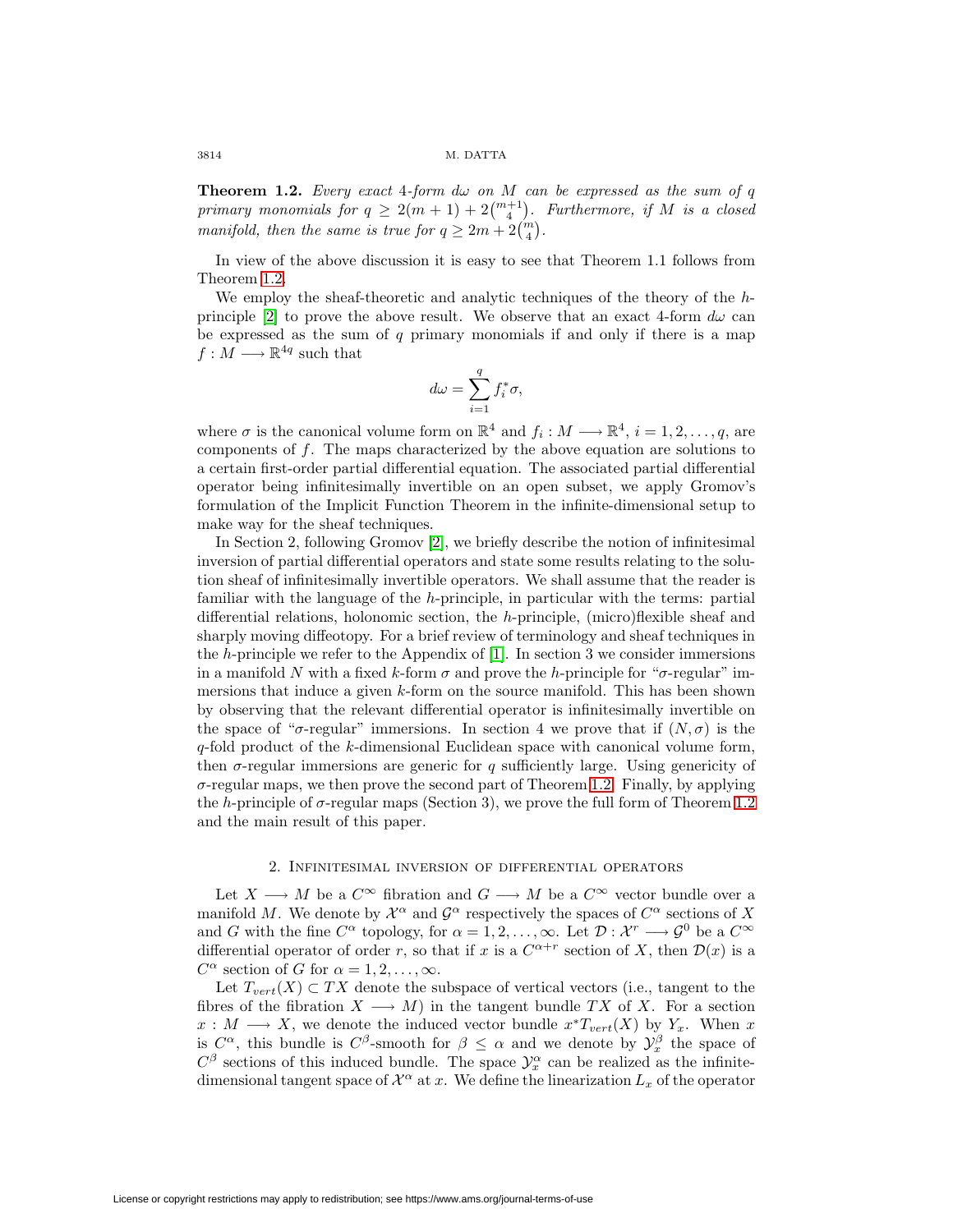$\mathcal D$  at x as follows:

$$
L_x: \mathcal{Y}_x^r \longrightarrow \mathcal{G}^0,
$$

$$
L_x(y) = \frac{d}{dt} \mathcal{D}(x_t)|_{t=0},
$$

where  $\{x_t : t \geq 0\}$  is a 1-parameter family of sections of X with  $x_0 = x$  and  $\frac{dx_t}{dt}|_{t=0} = y$ . Clearly,  $L_x$  is a linear differential operator of order r in y and  $L(x, y) =$  $\overline{L_x}(y)$  is a differential operator of order r in both x and y.

Let  $A \subset X^{(d)}$  be an open subset of the d-jet space of sections of X for some  $d \geq r$ . Following Gromov, we shall call such a subset an open *differential relation* of order d. A solution of A will also be referred to as an A-regular section of X. Let  $A$  denote the space of solutions of the relation  $A$ . Clearly,  $A$  is contained in  $\mathcal{X}^d$ , and  $\mathcal{A}^{\alpha+d} = \mathcal{A} \cap \mathcal{X}^{\alpha+d}$  is an open subset of  $\mathcal{X}^{\alpha+d}$  in the fine  $C^{\alpha+d}$  topology.

D is said to be *infinitesimally invertible* over the subset  $A \subset \mathcal{X}$  if for every  $x \in \mathcal{A}$  there is a linear differential operator  $M_x : \mathcal{G}^s \longrightarrow \mathcal{Y}^0_x$  of a certain order s (independent of  $x$ ) such that the following properties are satisfied:

(1) The global operator

$$
M:\mathcal{A}^d\times\mathcal{G}^s\longrightarrow T(\mathcal{X}^0)
$$

is a differential operator that is given by a  $C^{\infty}$  map  $A \oplus G^{(s)} \longrightarrow T_{vert}(X)$ , where  $T(X^0)$  denotes the tangent bundle of  $X^0$ .

(2)  $L(x, M(x, g)) = g$  for all  $x \in \mathcal{A}^{d+r}$  and  $g \in \mathcal{G}^{r+s}$ . In other words,  $M_x$  is a right inverse of  $L_x$ .

The integer d is called the defect of the infinitesimal inversion  $M$  ([\[2\]](#page-11-1), 2.3.1).

We now state an infinite-dimensional Implicit Function Theorem due to Gromov which generalizes Nash's theory in the context of differential operators.

Let  $\mathcal D$  be a  $C^{\infty}$  differential operator of order r. Suppose  $\mathcal D$  admits an infinitesimal inversion of order s and of defect d. Let us fix a Riemannian metric on M. Let  $\alpha > \max(d, 2r + s).$ 

**Theorem 2.1** ([\[2\]](#page-11-1), 2.3.2)**.** For every  $x \in A^{\infty}$  there exists a fine  $C^{\alpha+s}$  neighbourhood  $B_x$  of the zero section in the space  $\mathcal{G}^{\alpha+s}$  and an operator  $\mathcal{D}_x^{-1}$  :  $B_x \longrightarrow \mathcal{A}^{\alpha}$  such that

- (1)  $\mathcal{D}_x^{-1}(0) = x$ .
- (2) (Inversion property)  $\mathcal{D}(\mathcal{D}_x^{-1}(g)) = \mathcal{D}(x) + g$ .
- (3) If  $g \in \mathcal{B}_x$  is  $C^{\beta+s}$ -smooth, for  $\beta \geq \alpha$ , then  $\mathcal{D}_x^{-1}(g)$  is  $C^{\beta}$ -smooth.
- (4) (Locality) The value of  $\mathcal{D}_x^{-1}(g)$  at any point  $v \in M$  does not depend on the behaviour of x and g outside the unit ball  $B_v(1)$  in M with centre v relative to the fixed metric on M.

<span id="page-2-0"></span>In particular, the operator  $\mathcal{D}: A^{\infty} \longrightarrow \mathcal{G}^{\infty}$  is an open map in the respective fine  $C^{\infty}$  topologies.

It is to be noted that the local inverse  $\mathcal{D}_x^{-1}$  depends on the Riemannian metric on  $M$ . If we choose an appropriate Riemannian metric on  $M$ , then applying the locality property of the inverse in Theorem [2.1](#page-2-0) we can prove

<span id="page-2-1"></span>**Proposition 2.2** ([\[2\]](#page-11-1), 2.3.2)**.** If  $D$  is infinitesimally invertible, then the sheaf of A-regular solutions of the differential equation  $\mathcal{D}(x) = g$  is microflexible.

We now consider some partial differential relations which have the same  $C^{\infty}$ solutions, namely the solutions to the equation  $\mathcal{D}(x) = g$ . Let  $\mathcal{R}^{\alpha} \subset X^{(\alpha+r)}$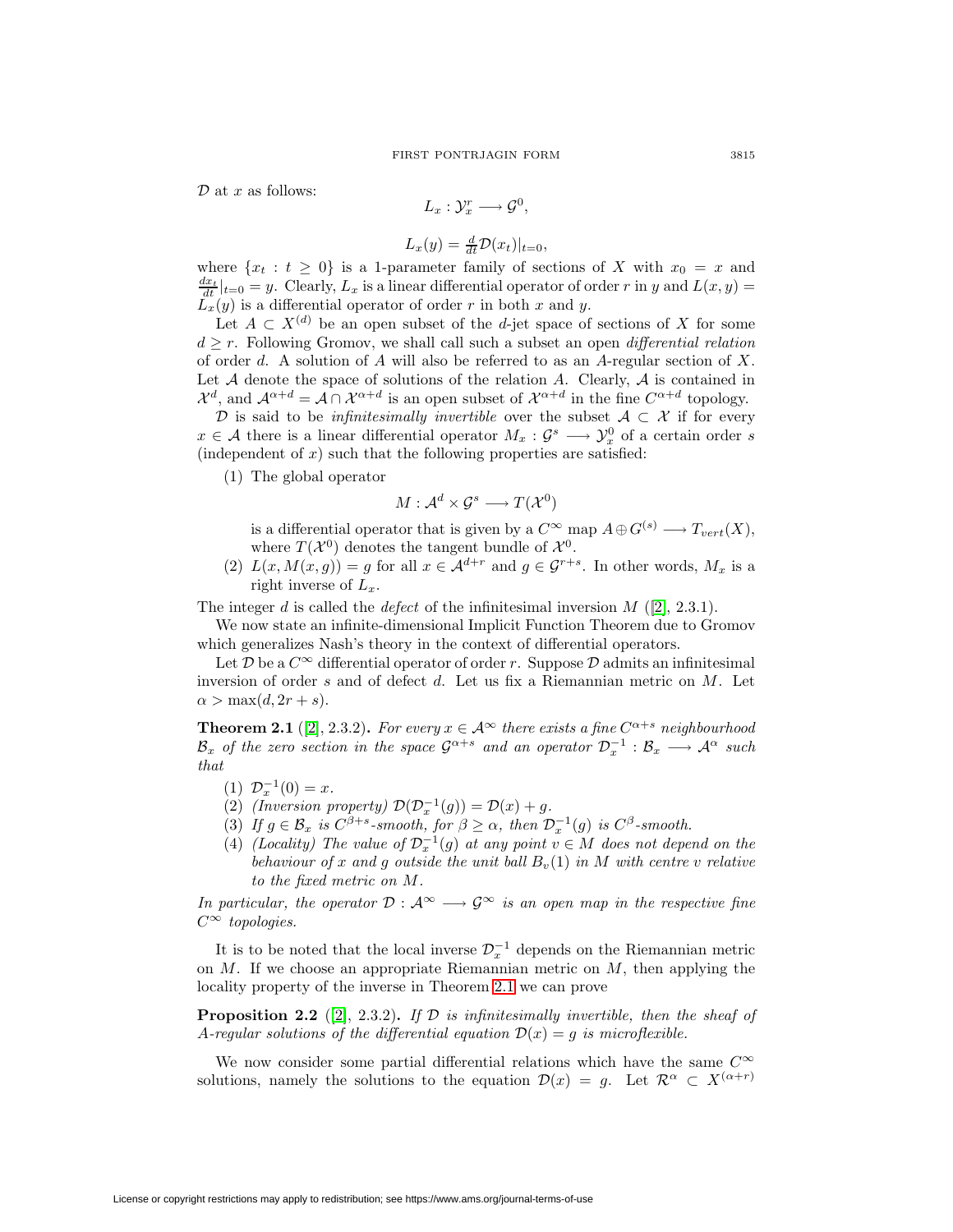consist of  $(\alpha + r)$ -jets of infinitesimal solutions of  $\mathcal{D} = q$  of order  $\alpha$  and let  $\mathcal{R}^0$ be denoted as R. Recall that x is an infinitesimal solution of  $\mathcal{D} = q$  of order  $\alpha$  if  $\mathcal{D}(x) - g$  has zero  $\alpha$ -jet. Define

$$
\mathcal{R}_{\alpha} = \mathcal{R}^{\alpha} \cap (p_d^{\alpha+r})^{-1}(A),
$$

where  $p_d^{\alpha+r} : X^{(\alpha+r)} \longrightarrow X^{(d)}$  is the canonical projection map for  $\alpha \geq d-r$ . The relations  $\mathcal{R}_{\alpha}$  have the same  $C^{\infty}$  solutions for all  $\alpha \geq d-r$ , namely the  $C^{\infty}$  solutions of the equation  $\mathcal{D}(x) = g$  in A (such a solution, from now on, will be referred to as an A-regular solution of the equation).

Let  $\Phi$  denote the sheaf of A-regular solutions of the equation  $\mathcal{D}(x) = g$  with the  $C^{\infty}$  compact open toplogy and let  $\Psi_{\alpha}$  be the sheaf of sections of  $\mathcal{R}_{\alpha}$  with  $C^0$ compact open topology. It is a consequence of Theorem [2.1](#page-2-0) that

<span id="page-3-0"></span>**Proposition 2.3** ([\[2\]](#page-11-1), 2.3.2). If  $\alpha \ge \max(d+s, 2r+2s)$ , then an infinitesimal solution of  $\mathcal{R}_{\alpha}$  can be deformed to a local solution. Furthermore, the map J:  $\Phi \longrightarrow \Psi_{\alpha}$ , defined by  $J(\phi) = j_{\phi}^{r+\alpha}$ , is a local weak homotopy equivalence. In other words,  $\mathcal{R}_{\alpha}$  satisfies the local h-principle.

### 3. THE  $h$ -principle of isometric  $\sigma$ -regular maps

We start with the following definition.

**Definition 3.1** ([\[2\]](#page-11-1), 3.4.1). Let  $(N, \sigma)$  be a smooth manifold with a closed k-form σ. A smooth map  $f : M \longrightarrow N$  is said to be σ-regular if for each  $x ∈ M$ , the map

$$
I_{\sigma}: T_{f(x)}N \longrightarrow \Lambda^{k-1}(T_xM),
$$
  

$$
\partial \longrightarrow f^*(\partial \sigma)
$$

is surjective for all  $x \in M$ .

A  $\sigma$ -regular map is necessarily an immersion.

Let  $\omega$  be a given k-form on M for  $k \geq 2$ . We call a map  $f : (M, \omega) \longrightarrow (N, \sigma)$ *isometric* if  $f^*\sigma = \omega$ . In this section we shall prove the h-principle for  $\sigma$ -regular isometric maps  $(M, \omega) \longrightarrow (N, \sigma)$  in the following situation:

- (1) both  $\sigma$  and  $\omega$  are exact;
- $(2)$   $M = M_0 \times \mathbb{R};$
- (3)  $\omega$  is induced from a k-form on  $M_0$  by the projection map  $p : M_0 \times \mathbb{R} \longrightarrow M_0$ .

Let  $\mathcal{D}: \mathcal{C}^{\infty}(M,N) \longrightarrow \Omega^k(M)$  denote the first-order differential operator on the space of  $C^{\infty}$  maps  $f : M \longrightarrow N$  with values in the space of k-forms  $\Omega^k(M)$ defined by  $\mathcal{D}(f) = f^* \sigma$ . Since  $\sigma$  is a closed form, the sheaf of solutions of  $\mathcal{D} = \omega$ is not microflexible ([\[2\]](#page-11-1), 3.4.1). Now, suppose that  $\sigma = d\sigma_1$  and  $\omega = d\omega_1$  for some  $(k-1)$ -forms  $\sigma_1$  and  $\omega_1$  on N and M respectively. If f is a smooth immersion such that  $f^*\sigma = \omega$ , then locally on any contractible set the above equation reduces to  $f^*\sigma_1 + d\phi = \omega_1$  for some  $(k-2)$ -form  $\phi$  on M. Conversely, if  $(f, \phi)$  is a pair satisfying  $f^*\sigma_1 + d\phi = \omega_1$ , then  $f^*\sigma = \omega$ . Let

$$
\bar{\mathcal{D}}: C^{\infty}(M, N) \times \Omega^{k-2}(M) \longrightarrow \Omega^{k-1}(M)
$$

denote the differential operator defined by  $\bar{\mathcal{D}}(f,\phi) = f^*\sigma_1 + d\phi$ , where  $f : M \longrightarrow N$ is a smooth map and  $\phi$  is a differential  $(k-2)$ -form on M. Note that the pairs  $(f, \phi)$  can be realized as sections of the fibre bundle  $(M \times N) \oplus \Lambda^{k-2}(M)$  over M which will be denoted by  $E$  for future reference.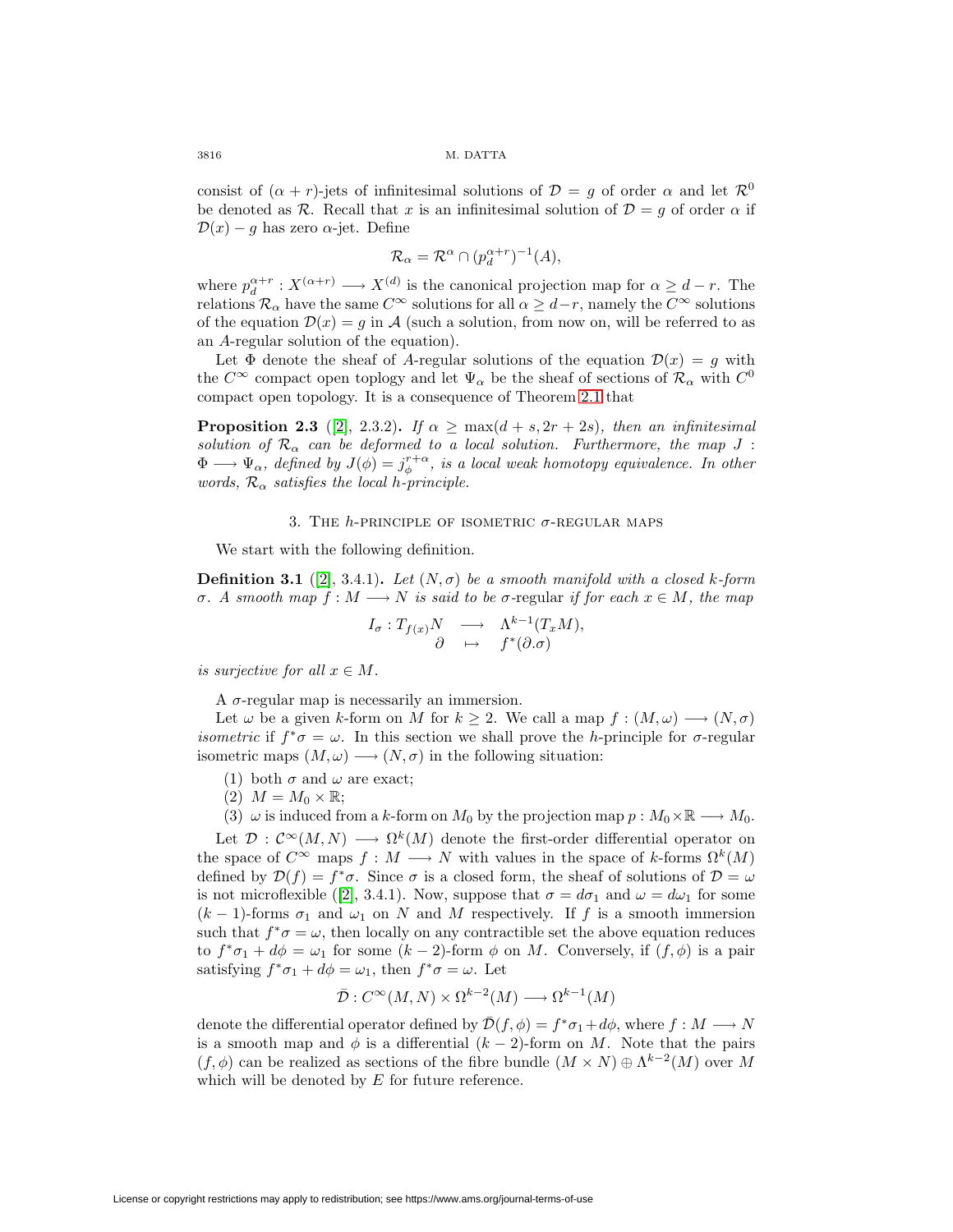The linearization  $L_{(f,\phi)}$  of the operator  $\overline{\mathcal{D}}$  at  $(f,\phi)$  can be obtained as follows: Consider a smooth 1-parameter family of sections  $\{(f_t, \phi_t)\}\$ in E such that  $(f_0, \phi_0) = (f, \phi)$ . Then

$$
L_{(f,\phi)}(\partial,\tilde{\phi}) = \frac{d}{dt} \mathcal{D}(f_t,\phi_t)|_{t=0},
$$

where  $\partial = \frac{df_t}{dt}|_{t=0}$  and  $\frac{d\phi_t}{dt}|_{t=0} = \tilde{\phi}$ . Hence,

$$
L_{(f,\phi)}(\partial,\tilde{\phi}) = f^*d(\partial.\sigma_1) + f^*(\partial.d\sigma_1) + d\tilde{\phi},
$$

where  $\partial$  is a vector field on N along f and  $\tilde{\phi}$  is a  $(k-2)$ -form on M. The equation  $L_{(f,\phi)} = \omega_1$  can be solved for  $(\partial,\phi)$  if the following system has a solution:

$$
f^*(\partial \Delta \sigma_1) = \omega_1,
$$
  

$$
f^*(\partial \Delta \sigma_1) + \tilde{\phi} = 0.
$$

Now the above system of equations is solvable for  $(\partial, \tilde{\phi})$  if f is a  $\sigma$ -regular map. Thus the operator  $\mathcal D$  is infinitesimally invertible on all those  $(f, \phi)$  for which f is σ-regular ([\[2\]](#page-11-1)). Since σ-regularity is an open condition and depends only on the first jet of a map, the space of pairs  $(f, \phi)$  for which f is  $\sigma$ -regular corresponds to the solution space of an open differential relation  $A \subset E^{(1)}$ , where  $E^{(1)}$  is the 1-jet bundle of sections of the fibre bundle E mentioned above. Hence the operator  $\bar{\mathcal{D}}$ has the zeroth-order inversion (i.e.,  $s = 0$ , where s is defined as in Section 2) with defect  $d = 1$ .

Let  $\Phi$  be the sheaf of  $\sigma$ -regular solutions of the equation  $\mathcal{D}(f) = \omega$  and let  $\overline{\Phi}$  be the sheaf of pairs  $(f, \phi)$  satisfying the equation  $\mathcal{D} = \omega_1$  where f is  $\sigma$ -regular. There is a canonical map  $\Phi \longrightarrow \Phi$  that takes a pair  $(f, \phi)$  onto f. Furthermore,  $\Phi(x)$  has the same homotopy type as the space  $\bar{\Phi}(x)$ .

Let  $\bar{\mathcal{R}}^{\alpha} \subset E^{(\alpha+1)}$  consist of  $(\alpha+1)$ -jets of infinitesimal solutions of  $\bar{\mathcal{D}} = \omega_1$  of order  $\alpha$  and let  $\bar{\mathcal{R}}_{\alpha} = \bar{\mathcal{R}}^{\alpha} \cap (p_1^{\alpha+1})^{-1}(A)$ , where  $p_1^{\alpha+1} : E^{(\alpha+1)} \longrightarrow E^{(1)}$  is the canonical projection. The following proposition is a direct consequence of Proposition [2.2](#page-2-1) and Proposition [2.3.](#page-3-0)

## <span id="page-4-0"></span>**Proposition 3.2.** (i) The solution sheaf  $\bar{\Phi}$  of  $\bar{\mathcal{D}} = \omega_1$  is microflexible.

(ii) The 3-jet map  $j^3 : \bar{\Phi}(x) \longrightarrow \bar{\Psi}(x)$  is a weak homotopy equivalence for every  $x \in M$ , where  $\bar{\Psi}$  is the sheaf of sections of  $\bar{\mathcal{R}}_2$ . In particular, if  $(f, \phi)$  is an infinitesimal solution of order 2 of  $\overline{\mathcal{D}} = \omega_1$  where f is also  $\sigma$ -regular, then  $(f, \phi)$ can be homotoped to a local solution of the equation.

<span id="page-4-1"></span>**Theorem 3.3.** Let  $\sigma$  be an exact k-form on N as above and let  $M = M_0 \times \mathbb{R}$ . If the form  $\omega = d\omega_1$  on M is induced from an exact k-form on  $M_0$  by the projection map  $p : M_0 \times \mathbb{R} \longrightarrow M_0$ , then every section of  $\mathcal{R}_2$  is homotopic to a holonomic section (in the space of continuous sections of  $\overline{\mathcal{R}}_2$  with  $C^0$  compact open topology).

*Proof.* Let  $\bar{\Psi}$  denote the sheaf of sections of the jet bundle  $E^{(3)}$  with images in  $\bar{\mathcal{R}}_2$ . We shall prove that

 $j^3 : \bar{\Phi}|_{M_0} \longrightarrow \bar{\Psi}|_{M_0}$ 

is a weak homotopy equivalence.

First observe that the fibre-preserving diffeomorphisms of  $M_0 \times \mathbb{R}$  act on the sheaf  $\Phi$ . To see this take a smooth immersion  $f : M_0 \times \mathbb{R} \longrightarrow N$  and a  $(k-2)$ -form  $\phi$  such that  $f^*\sigma_1 + d\phi = \omega_1$ , where  $\omega_1 = p^*\omega_0$  for some  $(k-1)$ -form on  $M_0$ . Let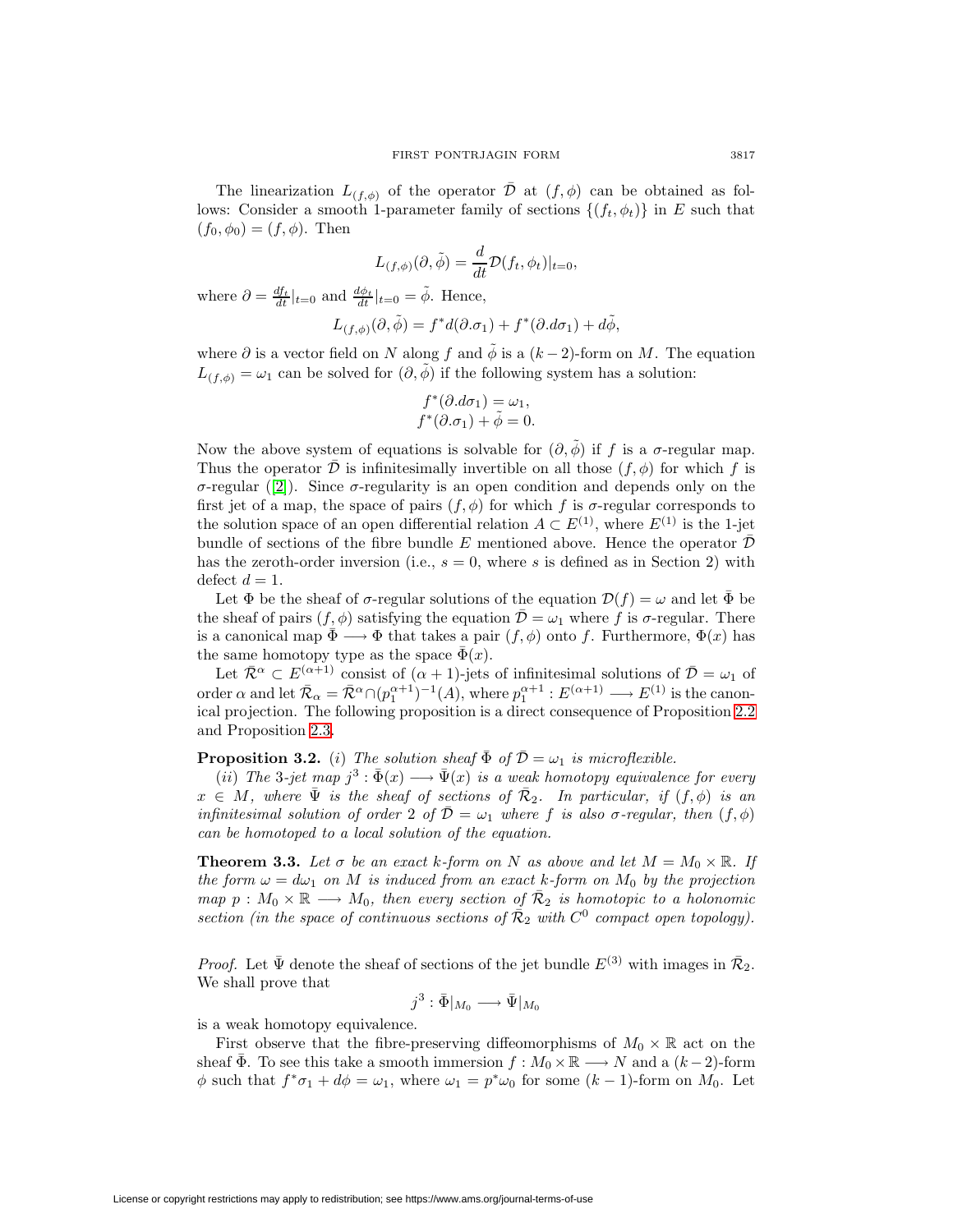3818 M. DATTA

 $\delta : M_0 \times \mathbb{R} \longrightarrow M_0 \times \mathbb{R}$  be a fibre-preserving diffeomorphism so that  $p \circ \delta = p$ . Define the action of  $\delta$  by

$$
\delta.(f, \phi) \mapsto (f \circ \delta, \delta^* \phi).
$$

Then,

$$
(f \circ \delta)^* \sigma_1 + d(\delta^* \phi) = \delta^* (f^* \sigma_1 + d\phi) = \delta^* \omega_1 = \delta^* p^* \omega_0 = p^* \omega_0 = \omega_1.
$$

Also, if f is  $\sigma$ -regular, then so is  $f \circ \sigma$ .

On the other hand, the fibre-preserving diffeotopies sharply move  $M_0$  in  $M_0 \times \mathbb{R}$  $([2], [1])$  $([2], [1])$  $([2], [1])$  $([2], [1])$  $([2], [1])$ . Since the sheaf  $\bar{\Phi}$  is microflexible (Proposition [3.2\)](#page-4-0), we conclude that the restriction of  $\bar{\Phi}$  to  $M_0$  is flexible ([\[2\]](#page-11-1), 2.3.2,[\[1\]](#page-11-0)).

A standard argument proves that the sheaf  $\bar{\Psi}$  is flexible ([\[2\]](#page-11-1), 1.4.2 (A')) and Proposition [3.2](#page-4-0) (ii) says that

$$
j^3 : \bar{\Phi}(x) \longrightarrow \bar{\Psi}(x)
$$

is a weak homotopy equivalence for every  $x \in M$ . Then by the Sheaf Homomorphism Theorem  $([2], 2.2.1$  $([2], 2.2.1$  $([2], 2.2.1$   $(B))$ 

$$
j^3:\bar{\Phi}|_{M_0}\longrightarrow \bar{\Psi}|_{M_0}
$$

is a weak homotopy equivalence.

Finally, the theorem follows from the observation that  $M_0 \times \mathbb{R}$  can be deformed into an arbitrary small neighbourhood of  $M_0$  by means of fibre-preserving diffeomorphisms of  $M$ .

Let  $\mathcal{R}_1$  consist of 2-jets of  $\sigma$ -regular infinitesimal solutions of order 1 of the equation  $\mathcal{D} = \omega$  and let  $\Gamma(\mathcal{R}_1)$  denote the space of continuous sections of  $\mathcal{R}_1$  with  $C^0$  compact open topology. Then we have the following.

**Corollary 3.4.** An arbitrary section of  $\mathcal{R}_1 \subset J^2(M,N)$  is homotopic to a holonomic section in  $\Gamma(\mathcal{R}_1)$ . Hence, the σ-regular isometric  $C^{\infty}$  immersions  $f:(M_0\times$  $\mathbb{R}, d\omega_1 = d\omega_0 \oplus 0$   $\longrightarrow (N, d\sigma_1)$  satisfy the h-principle. Furthermore, if M is an open manifold, then  $\sigma$ -regular isotropic immersions satisfy the h-principle.

*Proof.* Let  $(f, \phi)$  be a second-order infinitesimal solution at x of the equation  $\overline{\mathcal{D}} =$  $\omega_1$ . Then  $j_{(f^*\sigma_1-d\phi)}^2 = j_{\omega_1}^2$  at x. There is a bundle map  $\Delta_{k-1} : (\Lambda^{k-1}(M))^{(2)} \longrightarrow$  $\Lambda^k(M)^{(1)}$  associated to the exterior differential operator d such that  $\Delta_{k-1}(j^2) =$  $j_{d\tau}^1$ . Then applying  $\Delta_{k-1}$  on the preceding equation we get  $j_{f^*\sigma}^1(x) = j_{\omega}^1(x)$ . Thus f is an infinitesimal solution of order 1 of the equation  $\mathcal{D} = \omega$ . Hence we have the canonical map  $p: \bar{\mathcal{R}}_2 \longrightarrow \mathcal{R}_1$  that maps  $(j_f^3(x), j_\phi^3(x))$  onto  $j_f^2(x)$ . We shall prove that this map is surjective and that fibres of  $p$  are affine subspaces. This would imply that  $p$  has a section, and then the first part of the corollary would follow from the above theorem.

To prove that  $p$  is surjective, consider the following sequence of vector bundles:

$$
\ldots \longrightarrow (\Lambda^{k-2}(M))^{(3)} \stackrel{\Delta_{k-2}}{\longrightarrow} (\Lambda^{k-1}(M))^{(2)} \stackrel{\Delta_{k-1}}{\longrightarrow} (\Lambda^k(M))^{(1)} \longrightarrow \ldots
$$

where the bundle maps  $\Delta_k$  are induced by the exterior differential operator d as  $\Delta_k \circ j_\tau^i = j_{d\tau}^{i-1}$ . By the formal Poincaré Lemma this sequence is exact.

Let f be a first-order infinitesimal solution of  $\mathcal{D} = \omega$  at  $x \in M$ , which is also  $\sigma$ -regular, so that  $j_f^2(x) \in \mathcal{R}_1$ . Then  $j_{f^*\sigma}^1(x) = j_{\omega}^1(x)$  and consequently  $j_{f^*\sigma_1}^2(x)$  –  $j_{\omega_1}^2(x)$  is in ker  $\Delta_{k-1}$ . Hence there exists a 3-jet  $j_{\phi}^3(x)$  such that

$$
j_{f^*\sigma_1}^2(x) - j_{\omega_1}^2(x) = \Delta_{k-2}(j_{\phi}^3(x)) = j_{d_{\phi}}^2(x).
$$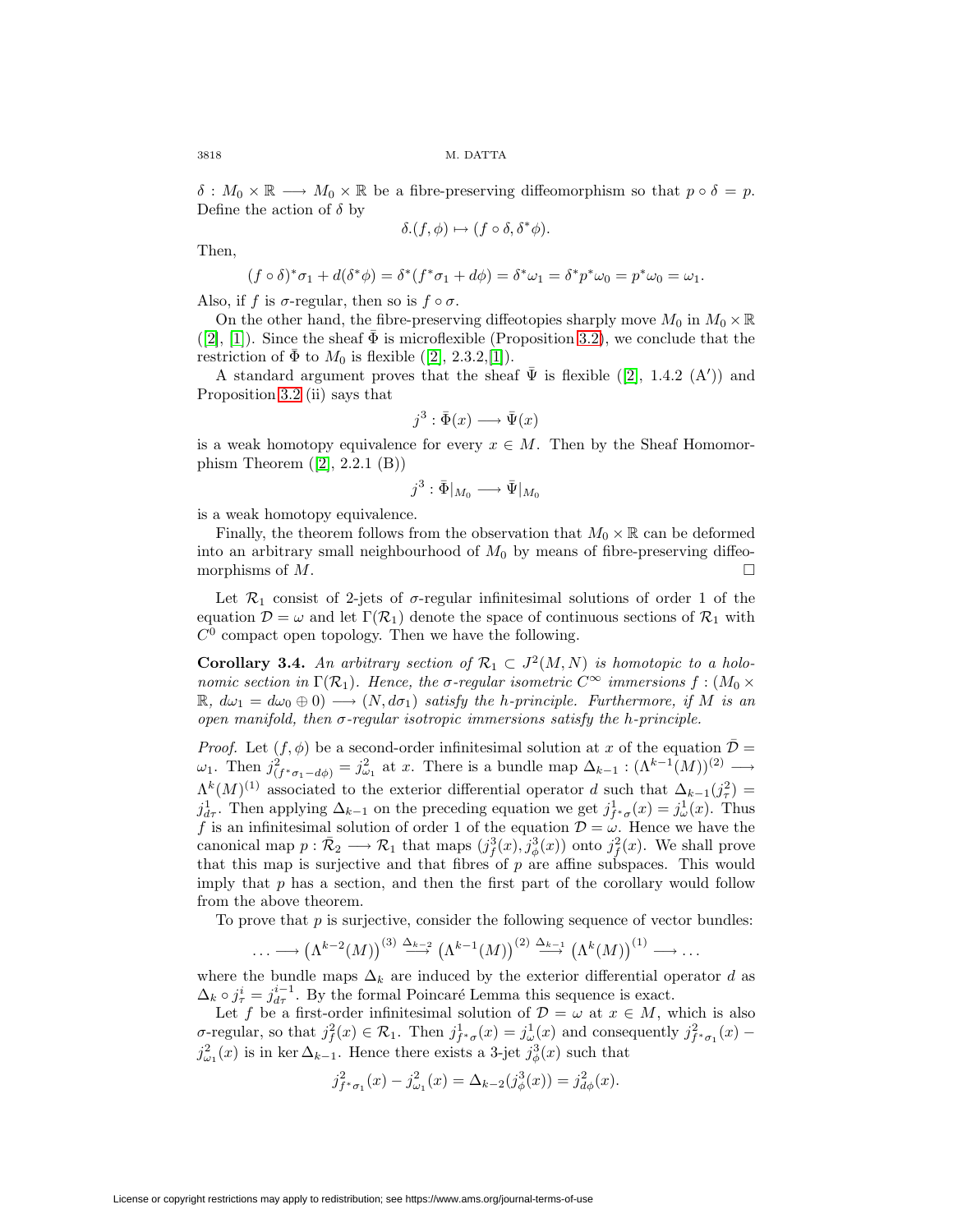Therefore,  $(j^3_f(x), j^3_\phi(x)) \in \overline{\mathcal{R}}_2$  and p is surjective.

Now let  $j_f^2(x) \in \mathcal{R}_1$ . Then  $p^{-1}(j_f^2(x))$  consists of all pairs  $(j_g^3(x), j_\phi^3(x)) \in E^{(3)}$ such that  $j_g^2(x) = j_f^2(x)$  and  $j_{d\phi}^2(x) = j_{g^*\sigma_1}^2(x) - j_{\omega_1}^2(x)$ , equivalently,  $j_{\phi}^3(x) \in$  $\Delta_{k-2}^{-1}(j_{g^*\sigma_1}^2(x) - j_{\omega_1}^2(x))$ . This shows that the fibres of p are affine subspaces and that  $p : \bar{R}_2 \longrightarrow \mathcal{R}_1$  is an affine bundle. This proves the first part of the corollary.

To prove the second part, one has to note, in addition, that the zero form is invariant under any diffeomorphism of  $M$ , and  $M$  can be deformed into an arbitrary small neighbourhood of its  $(m-1)$ -skeleton by an isotopy.

### 4. EXISTENCE OF  $\sigma$ -REGULAR IMMERSIONS INDUCING  $\omega$

Let  $\sigma_0$  be a closed k-form on a manifold  $N_0$ , and let N be the q-fold Cartesian product of  $N_0$  with the k-form  $\sigma = \sum_{i=1}^q \pi_i^* \sigma_0$ , where  $\pi_i : N \longrightarrow N_0$  is the projection onto the *i*-th factor. We first determine when the  $\sigma$ -regular maps exist generically and then prove the existence of isometric maps, applying the results obtained in the previous sections.

**Definition 4.1.** An immersion  $f = (f_1, f_2, \ldots, f_q) : M \longrightarrow N$  is said to be  $\sigma_0$ large if  $f_1^*\sigma_0,\ldots,f_q^*\sigma_0$  span the k-th exterior bundle  $\Lambda^k(M)$ ; this means, for every k-form  $\omega$  on M, there exist continuous functions  $\beta_i : M \longrightarrow \mathbb{R}, i = 1, \ldots, q$ , such that

$$
\omega = \sum_{i=1}^q \beta_i f_i^* \sigma_0.
$$

Let

$$
\tilde{\mathcal{A}} = \{(\ell_1, \ldots, \ell_q) \in J_x^1(M, N) : \ell_1^* \sigma_0, \ldots, \ell_q^* \sigma_0 \text{ span } \Lambda^k(T_x M), x \in M\}.
$$

If  $f = (f_1, \ldots, f_q)$  is a solution of  $\tilde{A}$ , then  $f_1^* \sigma_0(x), \ldots, f_q^* \sigma_0(x)$  span  $\Lambda^k(T_x M)$  for each  $x \in M$ . Moreover, it follows from the lemma below that the  $\sigma_0$ -large maps are precisely the solutions of the relation  $A$ .

**Lemma 4.2.** Let  $\omega_1, \ldots, \omega_q$  be k-forms on M such that for each  $x \in M$ ,  $\omega_1(x), \ldots$ ,  $\omega_q(x)$  span  $\Lambda^k(T_xM)$ . Then  $\omega_1,\ldots,\omega_q$  span the space of k-forms  $\Omega^k(M)$  over the ring of continuous functions on M.

Since A is an open relation, the  $\sigma_0$ -large immersions form an open set in the fine  $C^{\infty}$  topology. Next we observe that

**Proposition 4.3.** If  $f = (f_1, \ldots, f_q) : M \longrightarrow N$  is a  $\sigma_0$ -large immersion, then f is σ-regular.

*Proof.* Let  $f = (f_1, \ldots, f_q)$  be a  $\sigma_0$ -large immersion of M into the q-fold product of  $N_0$ . If  $\partial_1, \partial_2, \ldots \partial_q$  are vector fields on M, then we have the relation

$$
\sum_{i=1}^q \partial_i f_i^* \sigma_0 = \sum_{i=1}^q f_i^* (\bar{\partial}_i \sigma_0) = f^* ((\bar{\partial}_1, \dots, \bar{\partial}_q) \sigma),
$$

where  $\bar{\partial}_i = (f_i)_*\partial_i$  is a vector field on N along  $f_i$ . The proposition now follows from the following simple observation.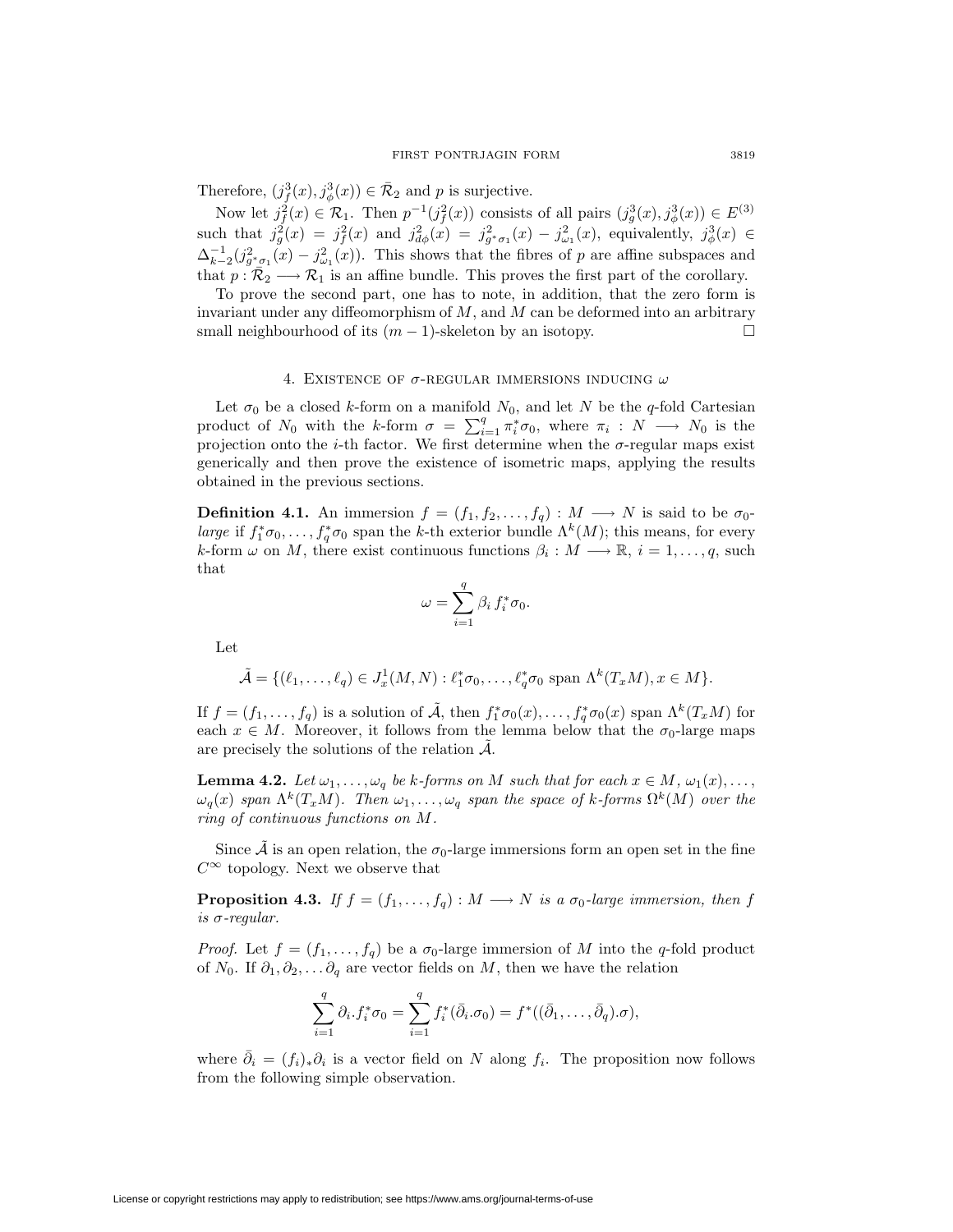**Lemma 4.4.** If  $\omega_1, \ldots, \omega_q$  are linear k-forms on  $\mathbb{R}^m$  spanning  $\Lambda^k(\mathbb{R}^m)$ , then the linear map

$$
\mathbb{R}^m \times \cdots \times \mathbb{R}^m \longrightarrow \Lambda^k(\mathbb{R}^{m-1}),
$$
  

$$
\partial_1, \ldots, \partial_q \mapsto \sum_{i=1}^q \partial_i \omega_i
$$

is surjective.

In the rest of this article, M and  $(N, \sigma)$  will be as follows:

- (1)  $M$  will denote a manifold of dimension  $m$ ;
- (2) N will denote the q-fold Cartesian product of the Euclidean space  $\mathbb{R}^k$ ;
- (3)  $\sigma$  will denote the k-form obtained by summing the q canonical volume forms  $\sigma_k := dy_1 \wedge \cdots \wedge dy_k$  on each  $\mathbb{R}^k$  factor, where  $y_1, y_2, \ldots, y_k$  are the canonical coordinates on  $\mathbb{R}^k$ .

<span id="page-7-0"></span>**Proposition 4.5.** If  $q \geq m + {m \choose k}$ , then  $f_1^* \sigma_k, \ldots, f_q^* \sigma_k$  span the k-th exterior bundle of M for generic  $(f_1, \ldots, f_q) : M \longrightarrow N$ . Consequently, if  $q \geq 2m + 2{m \choose k}$ , there exists a  $\sigma_k$ -large immersion  $f : M \longrightarrow (N, \sigma)$  such that  $f^*(\sigma) = 0$ .

*Proof.* Here  $N = \mathbb{R}^{qk}$  and  $\sigma = \bigoplus_{i=1}^{q} \sigma_k$ . Fix a basis  $e_1, e_2, \ldots, e_m$  for  $\mathbb{R}^m$ . Let L be a linear map from  $\mathbb{R}^m$  to  $\mathbb{R}^{qk}$ . Then L can be expressed as  $L = (L_1, L_2, \ldots, L_q)$ , where  $L_i$  is the projection of L onto the *i*-th copy of  $\mathbb{R}^k$ .

If L is  $\sigma_k$ -large, then the forms  $L_1^*\sigma_k, L_2^*\sigma_k, \ldots, L_q^*\sigma_k$  span the bundle  $\Lambda^k(\mathbb{R}^m)$ . Note that the  $k \times k$  cofactors of  $L_i$  correspond to the values of  $L_i^* \sigma_k$  on the ktuples of basis vectors  $(e_{i_1},...,e_{i_k})$ , where  $\{i_1,i_2,...,i_k\}$  is an ordered subset of  $\{1, 2, \ldots, m\}$ . If  $\overline{L}_i$  denotes the column vector formed by the  $k \times k$  cofactors of the matrix  $L_i$ , then by a  $\sigma$ -large condition on L is meant that  $\bar{L} = (\bar{L}_1, \ldots, \bar{L}_q)$  has the maximum rank. Let  $\Sigma'$  consist of all linear maps  $L = (L_1, \ldots, L_q) : \mathbb{R}^m \longrightarrow \mathbb{R}^{qk}$ such that rank  $\overline{L}$  is strictly less than  $l = \binom{m}{k}$ ; in other words, any  $\overline{l} \times l$  cofactor of  $\overline{L}$  is zero. Therefore,  $\Sigma'$  is semialgebraic and hence stratified ([\[2\]](#page-11-1), 1.3.1). Moreover, the codimension of  $\Sigma'$  in  $L(\mathbb{R}^m, \mathbb{R}^{qk})$  is  $q - {m \choose k} + 1$ .

Let  $\Sigma$  be the subset of the 1-jet space  $J^1(M,N)$  consisting of all 1-jets  $j^1_f(x)$  such that  $\{f_i^*\sigma_k: i=1,2,\ldots,q\}$  do not span  $\Lambda_x^k(M)$ . Hence a map  $f: M \longrightarrow N$  is σk-large if its 1-jet map misses the set Σ. Since σ has global symmetry, the singular set  $\Sigma$  in the 1-jet space fibres over M and therefore it is stratified with codimension  $q - {m \choose k} + 1$ . Hence by the Thom Transversality Theorem, a generic map is  $\sigma_k$ -large if  $q - {m \choose k} \geq m$ .

Now, let  $f = (f_1, \ldots, f_q) : M \longrightarrow \mathbb{R}^{qk}$  be a  $\sigma_k$ -large immersion; then define  $\bar{f} = (\bar{f}_1, \ldots, \bar{f}_q)$  as follows:

$$
\bar{f}_i = (f_{i2}, f_{i1}, f_{i3}, \dots, f_{ik}),
$$

where  $f_i = (f_{i1}, f_{i2}, f_{i3}, \dots, f_{ik}) : M \longrightarrow \mathbb{R}^k$ . Note that  $\bar{f}_i^* \sigma_k = -f_i^* \sigma_k$  for every i. Hence  $(f, \bar{f}) : M \longrightarrow \mathbb{R}^{qk} \times \mathbb{R}^{qk}$  is a  $\sigma_k$ -large immersion of M into  $\mathbb{R}^{2qk}$  that pulls back  $\sigma \oplus \sigma$  onto the zero form on M.

<span id="page-7-1"></span>**Theorem 4.6.** Let M be a closed manifold. If  $q \geq 2m+2\binom{m}{k}$ , then every exact form on M can be induced from  $\sigma$  by a  $\sigma$ -regular immersion  $f : M \longrightarrow N$ . Consequently, every exact k-form on a closed m-dimensional manifold is expressible as the sum of q primary monomials for  $q \geq 2m + 2{m \choose k}$ .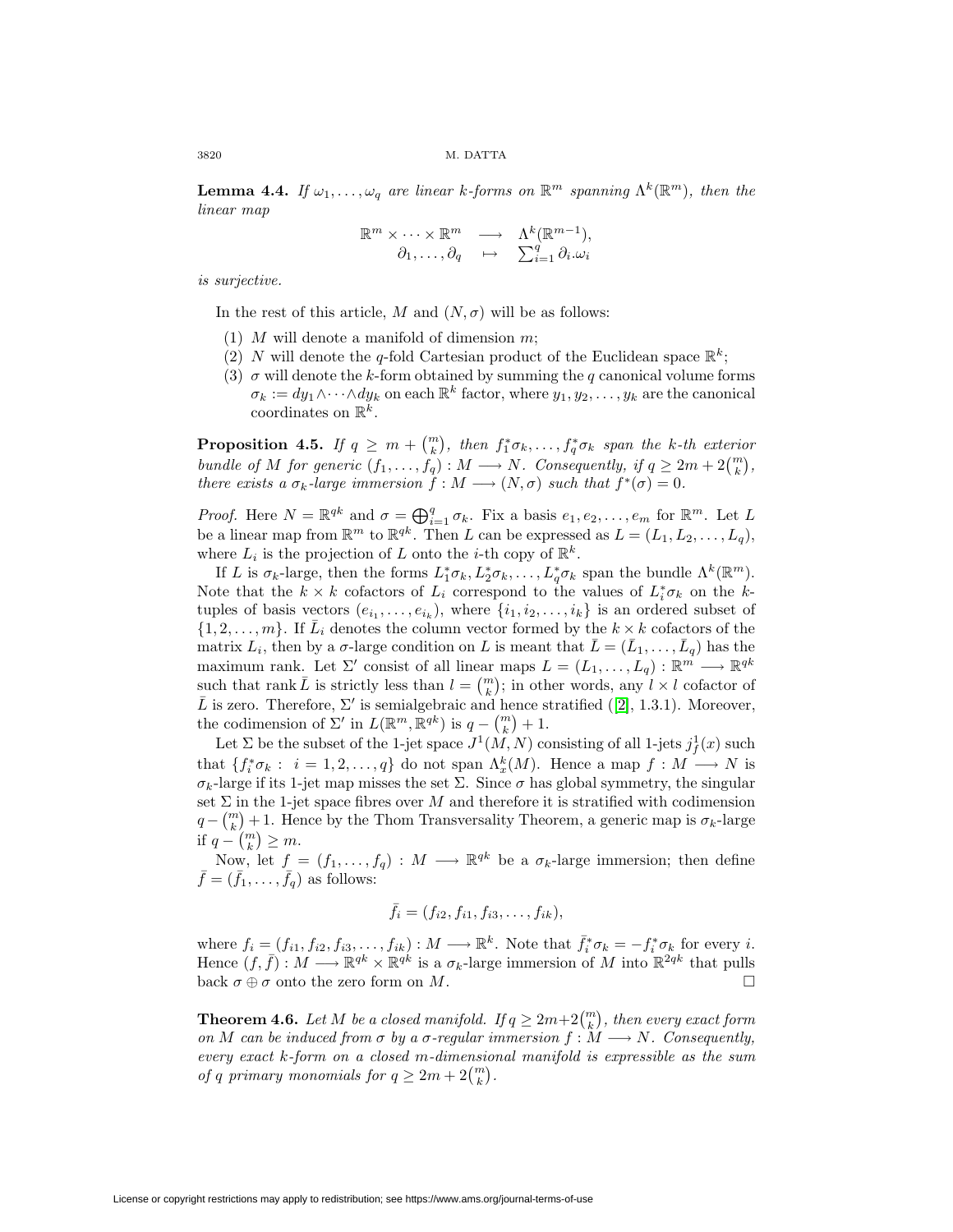*Proof.* Let  $\tau = y_1 dy_2 \wedge \cdots \wedge dy_k$  so that  $\sigma_k = d\tau$ . It follows from Section 3 and Proposition [4.5](#page-7-0) that the operator

$$
\bar{\mathcal{D}}: (f_1, f_2, \dots, f_q, \phi) \mapsto \sum_{i=1}^q f_i^* \tau + d\phi
$$

is infinitesimally invertible on  $\sigma_k$ -large immersions which exist generically for  $q \geq$  $m + \binom{m}{k}$ . Hence by Theorem [2.1,](#page-2-0) the image of  $\sigma_k$ -large immersions under  $\bar{\mathcal{D}}$  is a nonempty open set in the fine  $C^{\infty}$  topology for  $q \geq m + {m \choose k}$ . Moreover, when  $q \geq 2m + 2\binom{m}{k}$ , there exists a  $\sigma_k$ -large immersion  $f = (f_1, \ldots, f_q) : M \longrightarrow \mathbb{R}^{kq}$ such that  $\sum_{i=1}^{q} f_i^* \sigma_k = 0$ , which implies that  $\sum_{i=1}^{q} f_i^* \tau$  is a closed form. As a consequence, Image  $\bar{\mathcal{D}}$  contains a closed  $(k-1)$ -form c.

Let M now be closed and let  $\omega = d\alpha$  be exact. Then for sufficiently small  $\lambda > 0$ ,  $c+\lambda\alpha \in \text{Image }\overline{\mathcal{D}}.$  In other words, there exists a  $\sigma_k$ -large immersion  $(g_1, g_2, \ldots, g_q)$ and a  $(k-2)$ -form  $\psi$  such that

$$
c + \lambda \alpha = \sum_{i=1}^{q} g_i^* \tau + d\psi,
$$

and therefore

$$
\omega = \sum_{i=1}^q \left(\frac{1}{k\sqrt{\lambda}}g_i\right)^* \sigma_k.
$$

Clearly,  $\left(\frac{1}{k\sqrt{\lambda}}g_1, \frac{1}{k\sqrt{\lambda}}g_2, \ldots, \frac{1}{k\sqrt{\lambda}}g_q\right)$  is  $\sigma$ -regular and this completes the proof of the theorem.  $\hfill \square$ 

The next result is an immediate consequence of the above theorem.

**Corollary 4.7.** If M is arbitrary, then every compactly supported exact k-form on M can be induced by a  $\sigma$ -regular immersion  $f : M \longrightarrow (N, \sigma)$  for  $q \geq 2m + 2{m \choose k}$ .

<span id="page-8-1"></span>**Corollary 4.8.** If P is a principal  $O(n)$  bundle over a closed manifold M, then every compactly supported 4-form on M representing the first Pontrjagin class of P is the Pontrjagin form of some connection on P, for  $n \geq 5m + 4{m \choose 4}$ .

<span id="page-8-0"></span>The proof of the above corollary will be similar to that of Corollary [4.10](#page-10-0) and we omit it here.

**Theorem 4.9** ([\[2\]](#page-11-1), 3.4.1 (B')). Let  $(N, \sigma)$  be the q-fold product of  $(\mathbb{R}^k, \sigma_k)$  for  $k \geq 2$ . If  $q \geq 2(m+1) + 2{m+1 \choose k}$ , then an arbitrary exact k-form on M can be induced by a  $\sigma$ -regular immersion  $f : M \longrightarrow N$ . Therefore, every exact k-form on an m-dimensional manifold is expressible as the sum of q primary monomials for  $q \geq 2(m+1) + 2{m+1 \choose k}.$ 

*Proof.* Let  $x_1, x_2, \ldots, x_m$  denote a local coordinate system on M. Then a k-form  $\omega$  on  $M$  can be represented locally as:

$$
\omega=\sum_I\omega_I dx_I,
$$

where I runs over all multi-indices  $(i_1, i_2, \ldots, i_k)$  for  $1 \leq i_1 < i_2 < \cdots < i_k \leq m$ ,  $\omega_I = \omega_{i_1,i_2,...,i_k}$  are smooth functions defined locally on M, and  $dx_I = dx_{i_1} \wedge dx_{i_2} \wedge dx_{i_3}$  $\cdots \wedge dx_{i_k}$ .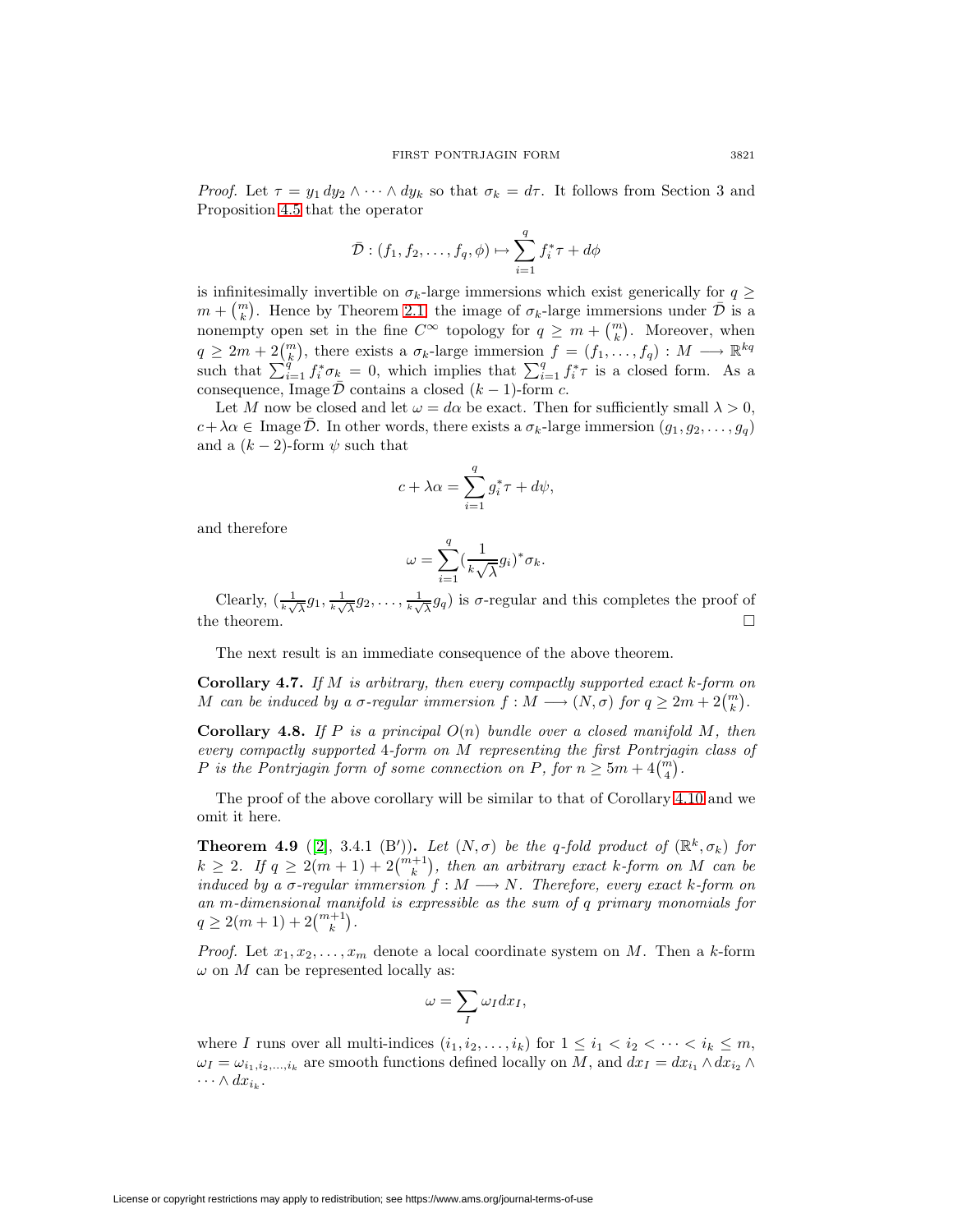Recall that  $\sigma = \bigoplus_{i=1}^q \sigma_k$ , where  $\sigma_k$  is the canonical volume form on  $\mathbb{R}^k$ . If  $f = (f_1,\ldots,f_q) : M \longrightarrow \mathbb{R}^{qk}$  is a smooth map, then  $f^*\sigma = \omega$  defines for each multi-index  $I = (i_1, i_2, \ldots, i_k)$  with  $1 \leq i_1 < i_2 < \cdots < i_k \leq m$  an equation  $E_I$ :

$$
\sum_{j=1}^{q} \det \left( \frac{\partial f_j}{\partial x_{i_1}} \quad \frac{\partial f_j}{\partial x_{i_2}} \quad \dots \quad \frac{\partial f_j}{\partial x_{i_k}} \right)
$$
  
= 
$$
\sum_{j} \sum_{\alpha} (-1)^{\text{sgn}\,\alpha} \frac{\partial f_{j\alpha_1}}{\partial x_{i_1}} \frac{\partial f_{j\alpha_2}}{\partial x_{i_2}} \dots \frac{\partial f_{j\alpha_k}}{\partial x_{i_k}} = \omega_I,
$$

where  $\alpha$  represents an element of the symmetry group  $S_k$  on k letters  $\{1, 2, \ldots, k\}$ , and  $\{f_{j\alpha}\}\$  denote the components of  $f_j$ .

Differentiating  $E_I$  with respect to  $x_p, p \in \{1, 2, ..., m\}$ , we get an equation  $E_I^p$ :

$$
\sum_{j=1}^{q} \sum_{\pi,\alpha} (-1)^{\text{sgn}\,\alpha} \frac{\partial^2 f_{j\alpha_1}}{\partial x_p \partial x_{i_{\pi(1)}}} \frac{\partial f_{j\alpha_2}}{\partial x_{i_{\pi(2)}}} \dots \frac{\partial f_{j\alpha_k}}{\partial x_{i_{\pi(k)}}} = \frac{\partial \omega_I}{\partial x_p},
$$

where  $\pi$  is an element of the symmetry group  $S_k$  on k letters  $\{1, 2, \ldots, k\}$ .

The collection  $\{f_j(x), \frac{\partial f_j}{\partial x_i}(x), \frac{\partial^2 f_j}{\partial x_i \partial x_p}(x)\}\$  defines the 2-jet of the function f:  $M \longrightarrow \mathbb{R}^{qk}$  at x. If f satisfies the equation  $f^*\sigma = \omega$ , then its 2-jet map satisfies the above system of equations.

Replacing the partial derivatives in the above equations by ordinary variables, namely substituting

$$
\frac{\partial f_{j\alpha}}{\partial x_i} = v_i^{j\alpha}, \quad \frac{\partial^2 f_{j\alpha}}{\partial x_i \partial x_p} = v_{ip}^{j\alpha},
$$

we obtain a system of equations  $\{\bar{E}_I, \bar{E}_I^p\}$ , where I runs over all multi-indices  $(i_1, i_2,...,i_k)$  with  $1 \leq i_1 < i_2 < \cdots < i_k \leq m$ . It can be verified that this system of equations is independent of coordinate transformation and defines the relation  $\mathcal{R}^1$  in the 2-jet space.

Note that  $\{\bar{E}_I^p\}$  is a system of  $m\binom{m}{k}$  equations that are linear in the variables  $v_{ip}^{j\alpha}$ , the total number of which is  $kqm(m+1)/2$ . Let A denote the coefficient matrix of the vector  $\{v_{ip}^{j\alpha}\}\$  in the system  $\{\bar{E}_I^p\}$ . The system of equations  $\{\bar{E}_I^p\}$  has a solution if the matrix A has the maximum rank everywhere. Since  $k \geq 2$ , the condition "rank  $A <$  maximum" defines a stratified subset  $\Sigma$  in the 1-jet space  $J^1(M, \mathbb{R}^{qk})$ . If q is such that  $kq(m+1)/2 \geq {m \choose k}+1$ , then codim  $\Sigma > m$  and hence by the Thom Transversality Theorem,  $j_f^1$  misses  $\Sigma$  for generic f. In other words, we get a map  $f$  for which the following system of equations has a solution for each  $x \in M$ :

<span id="page-9-0"></span>(1) 
$$
\sum_{j=1}^{q} \sum_{\pi,\alpha} (-1)^{\operatorname{sgn} \alpha} \frac{\partial f_{j\alpha_2}}{\partial x_{i_{\pi(2)}}} \dots \frac{\partial f_{j\alpha_k}}{\partial x_{i_{\pi(k)}}} v_{pi_{\pi(1)}}^{j\alpha_1} = \frac{\partial \omega_I}{\partial x_p}.
$$

Moreover, the space of solutions is an affine subspace in  $\mathbb{R}^d$  of codimension  $m\binom{m}{k}$ , where  $d = kqm(m + 1)/2$ . Therefore, if  $q \geq {m+1 \choose k} + m + 1$ , then there exists a map  $f: M \times \mathbb{R} \longrightarrow (N, \sigma)$  that is a  $\sigma_k$ -large immersion and for which the system of equations [\(1\)](#page-9-0) has a solution, say  $v_{ip}^{j\alpha} = \bar{v}_{ip}^{j\alpha}$ . Since f is  $\sigma_k$ -large, there exist continuous real-valued functions  $\beta_i$  on  $\overrightarrow{M}$  such that  $\omega = \sum_{i=1}^q \beta_i L_i^* \sigma_k$ , where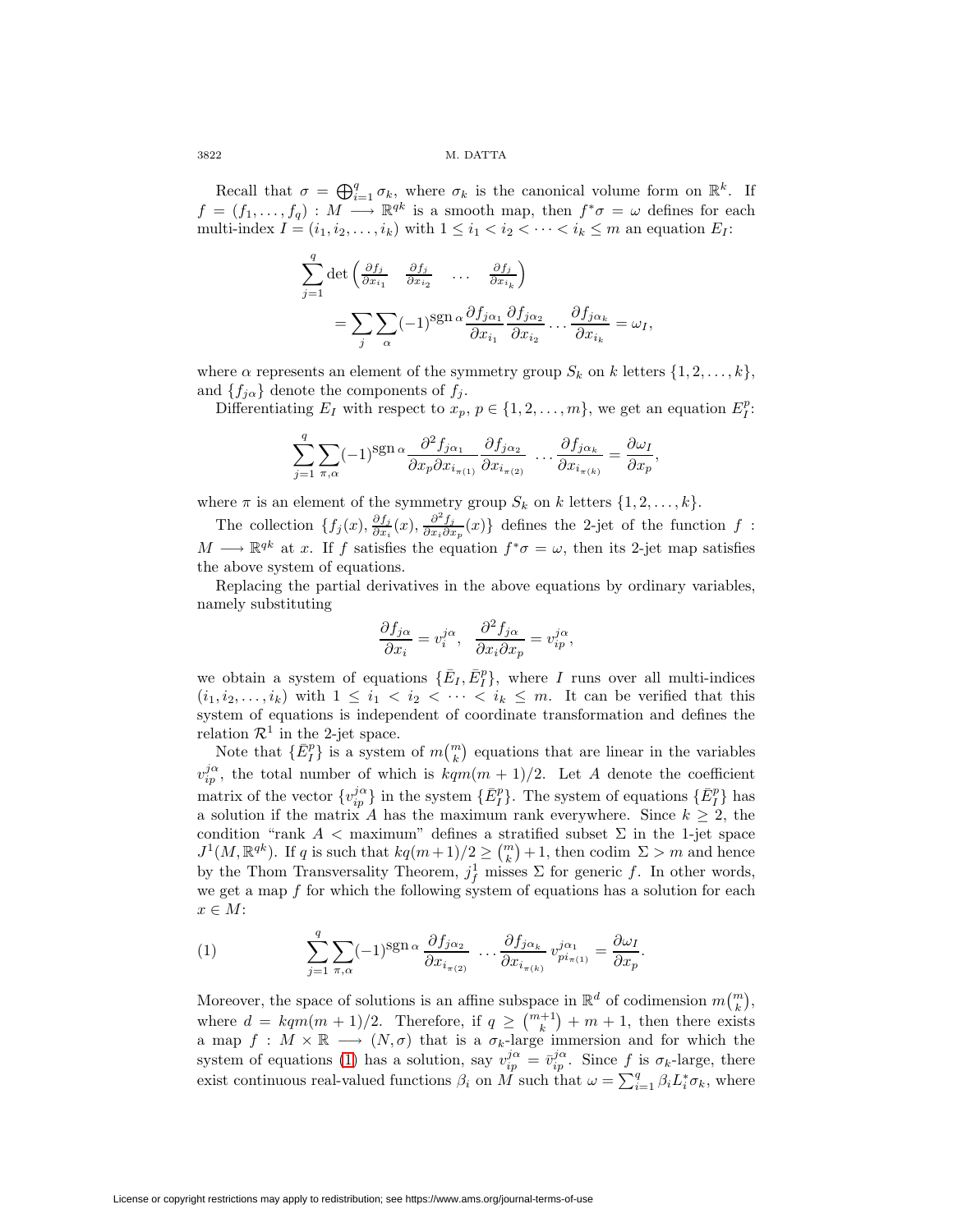$L_i$  denotes the derivative map  $df_i$ . Define for each  $i = 1, 2, \ldots, q$ , a bundle map  $\bar{L}_i : TM \longrightarrow T\mathbb{R}^k$  by

$$
\bar{L}_i(x) = \begin{cases} df_i(x) & \text{if } \beta_i(x) > 1, \\ d\bar{f}_i(x) & \text{if } \beta_i(x) < 1, \end{cases}
$$

where  $\bar{f}_i$  is obtained from  $f_i$  by interchanging the first two component functions. Take  $T=(L_1,\ldots,L_q,\bar{\beta}_1\bar{L}_1,\ldots,\bar{\beta}_q\bar{L}_q)$ , where  $\bar{\beta}_i=|\beta_i-1|^{\frac{1}{k}}$ . Note that  $T_i$  extends continuously over all of M if we define it to be identically zero on the set  $\beta_i^{-1}(1)$ . Thus we get a  $\sigma$ -regular bundle map  $T: TM \longrightarrow T\mathbb{R}^{2q}$  such that  $T^*\sigma = \omega$ . We extend this (locally) to a section of  $\mathcal{R}_1$  by taking  $v_{ip}^{j\alpha} = \bar{v}_{ip}^{j\alpha}$  for  $j \leq q$  and  $v_{ip}^{j\alpha} = 0$ for  $j>q$ . These local solutions finally define a global section of  $\mathcal{R}_1$  if we patch them together by a partition of unity. (Note that the system of equations [\(1\)](#page-9-0) is linear in  $v_{ip}^{j\alpha}$ .) We now conclude the existence of an isometric immersion by Theorem [3.3.](#page-4-1)  $\Box$ 

Theorems [4.9](#page-8-0) and [4.6](#page-7-1) prove Theorem [1.2.](#page-0-0)

<span id="page-10-0"></span>**Corollary 4.10.** Let P be a principal  $O(n)$  bundle over a manifold M of dimension m, and let  $n \geq 5m + 4 + 4{m+1 \choose 4}$ . Then every 4-form on M representing the first Pontrjagin class of  $P$  is the Pontrjagin form of some connection on  $P$ .

*Proof.* If  $n > \dim M$ , then P can be reduced to  $P_1 \oplus P_2$ , where  $P_1$  is a principal  $O(m)$  bundle and  $P_2$  is the trivial  $O(n - m)$  bundle over M. This may be seen easily if we view a principal  $O(n)$  bundle as a frame bundle associated to some vector bundle of rank *n*. Moreover, we have a canonical inclusion  $Q = P_1 \oplus P_2 \stackrel{i}{\longrightarrow} P_1$ that takes the fibres of  $P_1 \oplus P_2$  canonically into the fibres of P. Now we prove that the Pontrjagin forms of the bundles  $P$  and  $Q$  are the same. It is a standard fact that a connection  $\alpha_Q$  on Q can be extended uniquely to a connection  $\alpha_P$  on P such that  $i^*\alpha_P = \alpha_Q$ . We shall show that  $p_1(\alpha_Q) = p_1(\alpha_P)$ . We recall that the first Pontrjagin form  $p_1(\alpha_Q)$  is uniquely determined by the equation

<span id="page-10-1"></span>(2) 
$$
\pi_Q^* p_1(\alpha_Q) = \text{trace}(D\alpha_Q \wedge D\alpha_Q),
$$

where D stands for the covariant differentiation and  $\pi_Q$  denotes the projection map  $Q \longrightarrow M$ . Similarly,  $\pi_P^* p_1(\alpha_P) = \text{trace}(D\alpha_P \wedge D\alpha_P)$  ([\[3\]](#page-11-2)). Taking pull-back by *i* we get  $i^*\pi_P^*p_1(\alpha_P) = \text{trace}(D\alpha_Q \wedge D\alpha_Q)$ . Since  $\pi_P \circ i = \pi_Q$ , the left-hand side is equal to  $\pi_Q^* p_1(\alpha_P)$ . Hence by equation [\(2\)](#page-10-1) and the uniqueness property,  $p_1(\alpha_P) = p_1(\alpha_Q)$ . Moreover, the Pontrjagin form is additive, so that if  $\alpha_1$  and  $\alpha_2$ are connections on  $P_1$  and  $P_2$ , respectively, then  $p_1(\alpha_1 \oplus \alpha_2) = p_1(\alpha_1) + p_1(\alpha_2)$ . In view of the above observation it is enough to show that every exact form on M is the Pontriagin form of some connection on the trivial principal  $O(n)$  bundle for  $n \geq 4(m+1) + 4{m+1 \choose 4}.$ 

Let  $d\omega$  be an exact 4-form on M. We have proved in Theorem [4.9](#page-8-0) that an exact 4-form on a manifold of dimension  $m$  can be expressed as the sum of  $q$  primary monomials for  $q \geq 2(m+1) + 2{m+1 \choose 4}$ . Let  $d\omega = 2\sum_{i=1}^{q} df_{i1} \wedge df_{i2} \wedge df_{i3} \wedge df_{i4}$ , where  $f_{ij}$  are smooth functions on  $\overline{M}$  and where q satisfies the above relation. Now consider an  $\mathfrak{o}(2q)$ -valued 1-form  $\alpha$  on M such that corresponding to each monomial  $df_{i1} \wedge df_{i2} \wedge df_{i3} \wedge df_{i4}$  there exists a  $2 \times 2$  block

$$
\alpha_i = \begin{pmatrix} 0 & f_{i1} \, df_{i2} - f_{i3} \, df_{i4} \\ -f_{i1} \, df_{i2} + f_{i3} \, df_{i4} & 0 \end{pmatrix}
$$